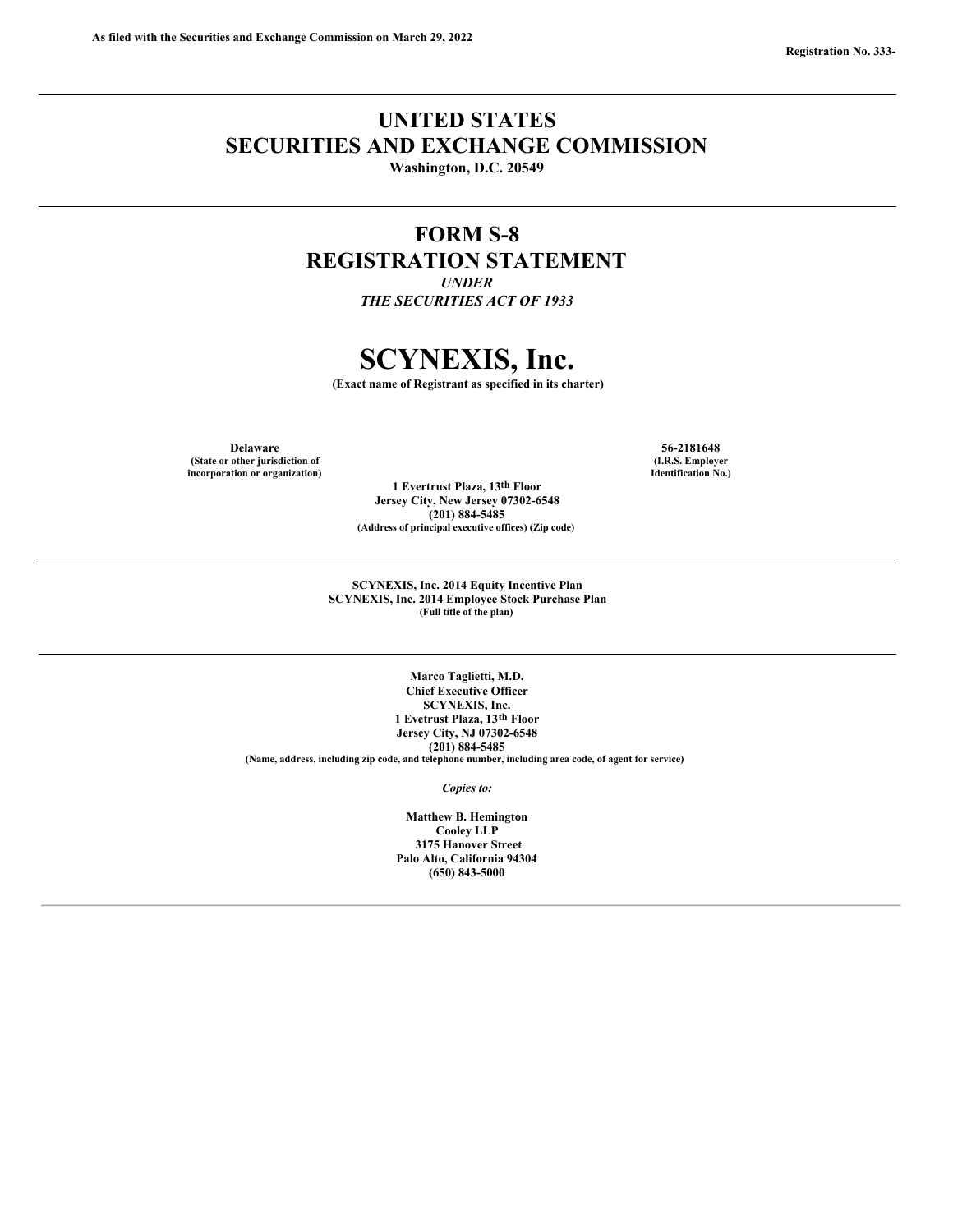Indicate by check mark whether the registrant is a large accelerated filer, an accelerated filer, a non-accelerated filer, a smaller reporting company, or an emerging growth company. See the definitions of "large accelerated filer," "accelerated filer," "smaller reporting company," and "emerging growth company" in Rule 12b-2 of the Exchange Act.

| Large accelerated filer |   | Accelerated filer         |             |
|-------------------------|---|---------------------------|-------------|
| Non-accelerated filer   | ⊠ | Smaller reporting company | $\boxtimes$ |
| Emerging growth company |   |                           |             |

If an emerging growth company, indicate by check mark if the registrant has elected not to use the extended transition period for complying with any new or revised financial accounting standards provided pursuant to Section 13(a) of the Exchange Act.  $\Box$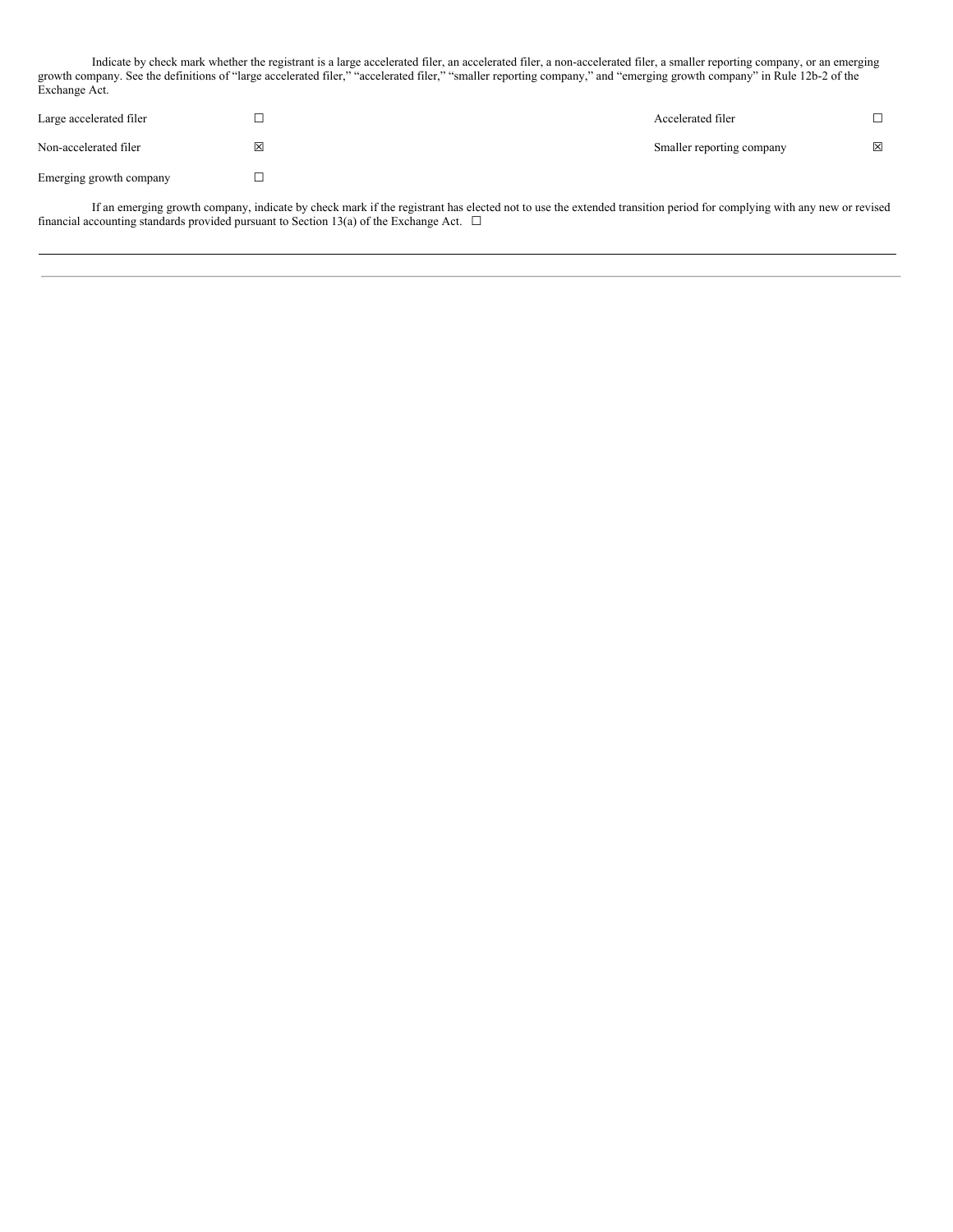#### **EXPLANATORY NOTE**

SCYNEXIS, Inc. (the "*Registrant* ") is filing this Registration Statement on Form S-8 for the purpose of registering an aggregate of 1,151,154 additional shares of its Common Stock, issuable to eligible persons under the SCYNEXIS, Inc. 2014 Equity Incentive Plan and the SCYNEXIS, Inc. 2014 Employee Stock Purchase Plan (collectively, the "*Plans"* ), which Common Stock is in addition to the shares of Common Stock previously registered on the following Form S-8s (collectively, the "*Prior Form S-8s"* ) pursuant to the Plans:

- the Registrant's Form S-8 filed on May 16, 2014 (File No. 333-196007);
- the Registrant's Form S-8 filed on December 18, 2014 (File No. 333-201048);
- the Registrant's Form S-8 filed on March 17, 2015 (File No. 333-202830);
- the Registrant's Form S-8 filed on June 6, 2015 (File No. 333-204771);
- the Registrant's Form S-8 filed on March 7, 2016 (File No. 333-209997);
- the Registrant's Form S-8 filed on March 13, 2017 (File No. 333-216652);
- the Registrant's Form S-8 filed on March 13, 2018 (File No. 333-223624);
- the Registrant's Form S-8 filed on March 14, 2019 (File No. 333-230278);
- the Registrant's Form S-8 filed on March 11, 2020 (File No. 333-237077); and
- the Registrant's Form S-8 filed on March 29, 2021 (File No. 333-254831)

Pursuant to General Instruction E to Form S-8, the contents of the Prior Form S-8s are incorporated herein by reference and made a part hereof.

#### **PART II**

#### **Item 3. Incorporation of Documents by Reference.**

The following documents filed by SCYNEXIS, Inc. (the "Registrant") with the Securities and Exchange Commission are incorporated by reference into this Registration Statement:

- **(a)** The Registrant's Annual Report on Form 10-K filed on March 29, 2022.
- **(b)** The Registrant's Current Reports on Form 8-K filed on [February](https://www.sec.gov/ix?doc=/Archives/edgar/data/1178253/000156459022004229/scyx-8k_20220204.htm) 8, 2022, [March](https://www.sec.gov/ix?doc=/Archives/edgar/data/1178253/000156459022012056/scyx-8k_20220329.htm) 10, 2022, and March 29, 2022.

**(c)** The description of the Registrant's common stock which is contained in the registration statement o[nForm](http://www.sec.gov/Archives/edgar/data/1178253/000119312514106556/d695245d8a12b.htm) 8-A filed on March 19, 2014, (File No. 001- 36365) under the Exchange Act of 1934, as amended (the "Exchange Act"), including any amendments or reports filed for the purpose of updating such description, including [Exhibit](http://www.sec.gov/Archives/edgar/data/1178253/000156459021015962/scyx-ex42_139.htm) 4.2 to the Registrant's Annual Report on Form 10-K filed on March 29, 2021.

**(d)** The other reports and documents subsequently filed by the Registrant pursuant to Sections 13(a), 13(c), 14 and 15(d) of the Exchange Act (other than Current Reports furnished under Item 2.02 or Item 7.01 of Form 8-K and exhibits furnished on such form that relate to such items) on or after the date of this Registration Statement and prior to the filing of a post-effective amendment to this Registration Statement which indicates that all securities offered have been sold or which deregisters all securities then remaining unsold, shall be deemed to be incorporated by reference herein and to be a part of this Registration Statement from the date of the filing of such reports and documents. Any statement contained in a document incorporated or deemed to be incorporated by reference herein shall be deemed to be modified or superseded for purposes of this Registration Statement to the extent that a statement contained herein or in any subsequently filed document that also is deemed to be incorporated by reference herein modifies or supersedes such statement. Any such statement so modified or superseded shall not be deemed, except as so modified or superseded, to constitute a part of this Registration Statement.

#### **Item 8. Exhibits**

| Exhibit<br>Number | Description                                                                                                                                                                                                                                                                                     |  |  |  |  |  |
|-------------------|-------------------------------------------------------------------------------------------------------------------------------------------------------------------------------------------------------------------------------------------------------------------------------------------------|--|--|--|--|--|
| 4.1               | Amended and Restated Certificate of Incorporation of SCYNEXIS, Inc., as currently in effect (Filed as Exhibit 3.1 to Registrant's Current Report on<br>Form 8-K (File No. 001-36365), filed with the Securities and Exchange Commission on May 12, 2014, and incorporated herein by reference). |  |  |  |  |  |
| 4.2               | Certificate of Amendment of Amended and Restated Certificate of Incorporation of SCYNEXIS, In. (Filed with the SEC as Exhibit 3.2 to our Form<br>10-O, filed with the SEC on August 7, 2019, SEC File No. 001-36365, and incorporated by reference here).                                       |  |  |  |  |  |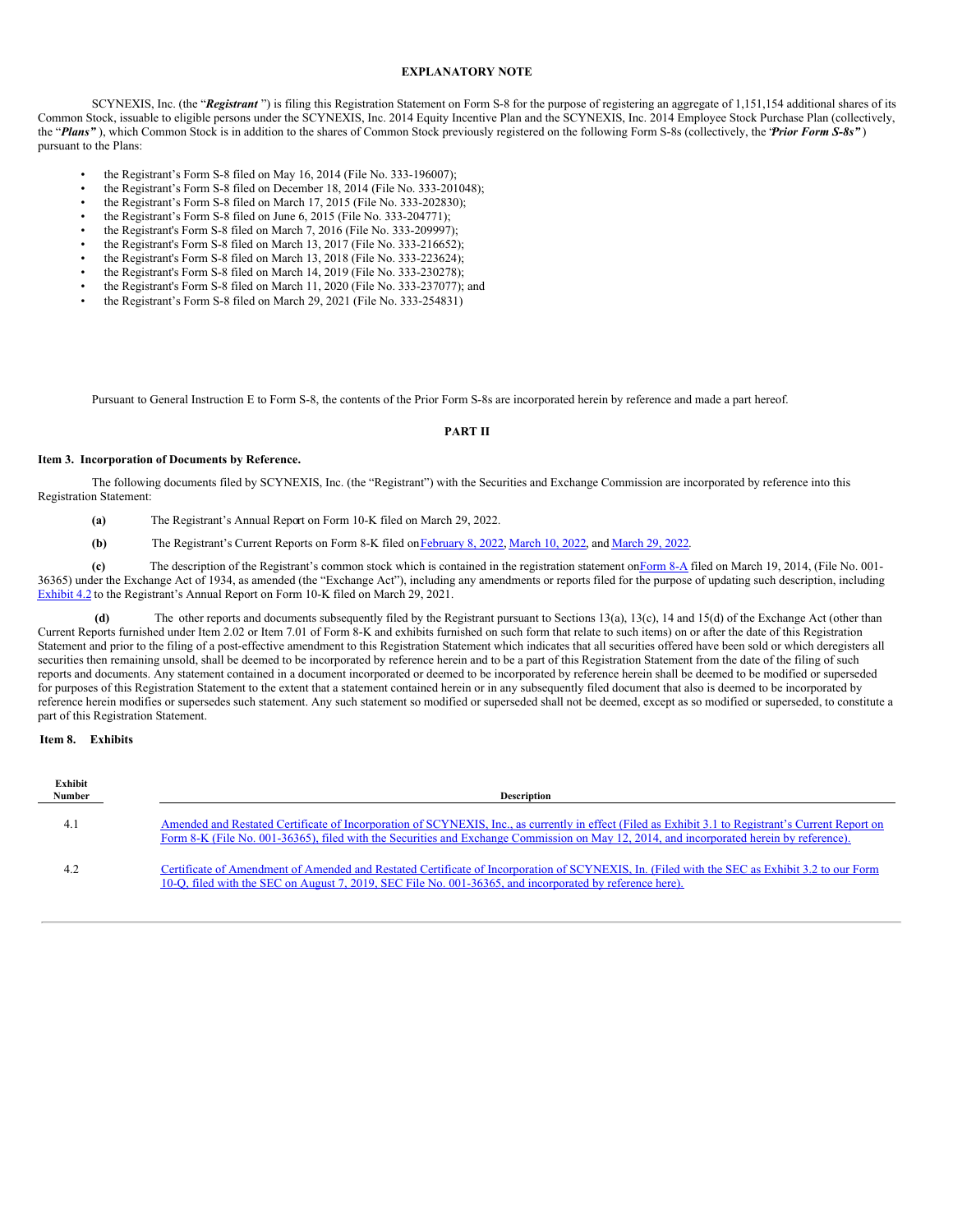| 4.3  | Certificate of Amendment of Amended and Restated Certificate of Incorporation of SCYNEXIS, Inc. (Filed with the SEC as Exhibit 3.1 to our Form<br>8-K, filed with the SEC on July 16, 2020, SEC File No. 001-36365, and incorporated by reference here).                                |
|------|-----------------------------------------------------------------------------------------------------------------------------------------------------------------------------------------------------------------------------------------------------------------------------------------|
| 4.4  | Amended and Restated Bylaws of SCYNEXIS, Inc., as currently in effect (Filed as Exhibit 3.4 to Registrant's Registration Statement on Form S-1<br>(File No. 333-194192), filed with the Securities and Exchange Commission on February 27, 2014, and incorporated herein by reference). |
| 5.1  | Opinion of Cooley LLP.                                                                                                                                                                                                                                                                  |
| 23.1 | Consent of Cooley LLP (included in Exhibit 5.1).                                                                                                                                                                                                                                        |
| 23.2 | Consent of Independent Registered Public Accounting Firm.                                                                                                                                                                                                                               |
| 24.1 | Power of Attorney (included on the signature page of this Form S-8).                                                                                                                                                                                                                    |
| 99.3 | SCYNEXIS, Inc. 2014 Equity Incentive Plan (Filed as Exhibit 10.3 to our Quarterly Report on Form 10-Q (File No. 001-36365), filed with the<br>Securities and Exchange Commission on August 10, 2020, and incorporated herein by reference).                                             |
| 99.4 | SCYNEXIS, Inc. 2014 Employee Stock Purchase Plan (Filed as Exhibit 10.4 to our Ouarterly Report on Form 10-O (File No. 001-36365), filed with<br>the Securities and Exchange Commission on August 10, 2020, and incorporated herein by reference).                                      |
| 107  | <b>Filing Fee Table</b>                                                                                                                                                                                                                                                                 |
|      |                                                                                                                                                                                                                                                                                         |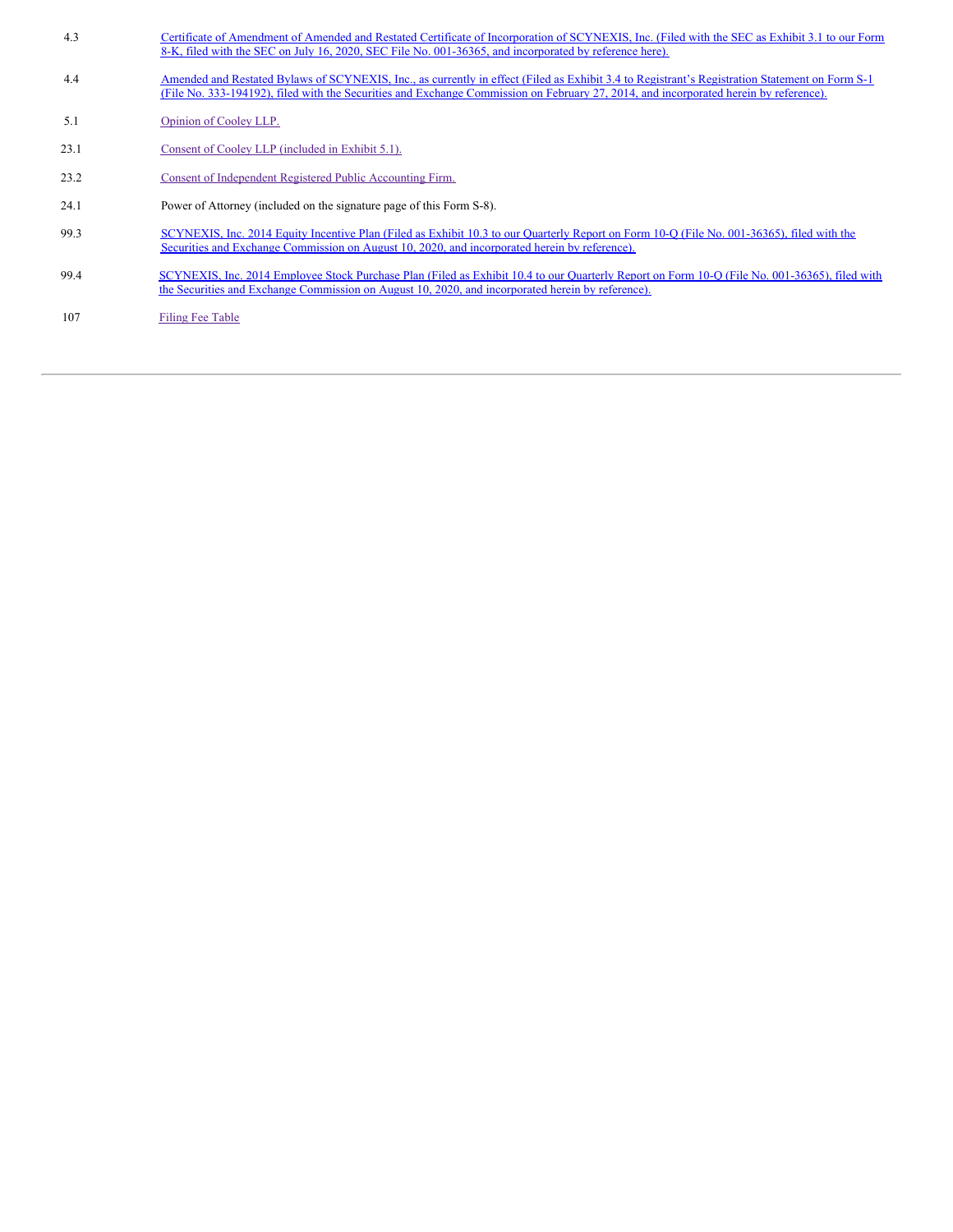#### **SIGNATURES**

Pursuant to the requirements of the Securities Act of 1933, the Registrant certifies that it has reasonable grounds to believe that it meets all of the requirements for filing on Form S-8 and has duly caused this Registration Statement to be signed on its behalf by the undersigned, thereunto duly authorized, in the City of Jersey City, State of New Jersey, on this 25th day of March, 2022.

#### **SCYNEXIS, INC.**

| By: | /s/N |
|-----|------|
|     | Maro |

Iarco Taglietti co Taglietti, M.D. Chief Executive Officer

#### **POWER OF ATTORNEY**

KNOW ALL PERSONS BY THESE PRESENTS, that each person whose signature appears below constitutes and appoint Marco Taglietti, M.D. and Scott Sukenick, and each of them, as his or her true and lawful attorneys-in-fact and agents, each with the full power of substitution, for him or her and in his or her name, place or stead, in any and all capacities, to sign any and all amendments to this Registration Statement (including post-effective amendments), and to file the same, with exhibits thereto and other documents in connection therewith, with the Securities and Exchange Commission, granting unto said attorneys-in-fact and agents, and each of them, full power and authority to do and perform each and every act and thing requisite and necessary to be done in and about the premises, as fully to all intents and purposes as he or she might or could do in person, hereby ratifying and confirming all that said attorneys-in-fact and agents, or their, his or her substitute or substitutes, may lawfully do or cause to be done by virtue hereof.

Pursuant to the requirements of the Securities Act of 1933, as amended, this Registration Statement has been signed by the following persons in the capacities and on the dates indicated.

| <b>Signatures</b>                                             | <b>Title</b>                                                                     | Date           |  |  |  |
|---------------------------------------------------------------|----------------------------------------------------------------------------------|----------------|--|--|--|
| /s/ Marco Taglietti                                           | Director, Chief Executive Officer and President (Principal<br>Executive Officer) | March 25, 2022 |  |  |  |
| Marco Taglietti, M.D.                                         |                                                                                  |                |  |  |  |
| /s/ Lawrence R. Hoffman                                       | Interim Chief Financial Officer<br>(Principal Financial and Accounting Officer)  | March 25, 2022 |  |  |  |
| Lawrence R. Hoffman                                           |                                                                                  |                |  |  |  |
| /s/ Guy Macdonald<br>Guy Macdonald                            | Chairman of the Board of Directors                                               | March 25, 2022 |  |  |  |
| /s/ Armando Anido<br>Armando Anido                            | Director                                                                         | March 25, 2022 |  |  |  |
| /s/ Steven C. Gilman<br>Steven C. Gilman, Ph.D.               | Director                                                                         | March 25, 2022 |  |  |  |
| /s/ Ann F. Hanham<br>Ann F. Hanham, Ph.D.                     | Director                                                                         | March 27, 2022 |  |  |  |
| /s/ David Hastings<br>David Hastings                          | Director                                                                         | March 28, 2022 |  |  |  |
| /s/ Brian Philippe Tinmouth<br><b>Brian Philippe Tinmouth</b> | Director                                                                         | March 27, 2022 |  |  |  |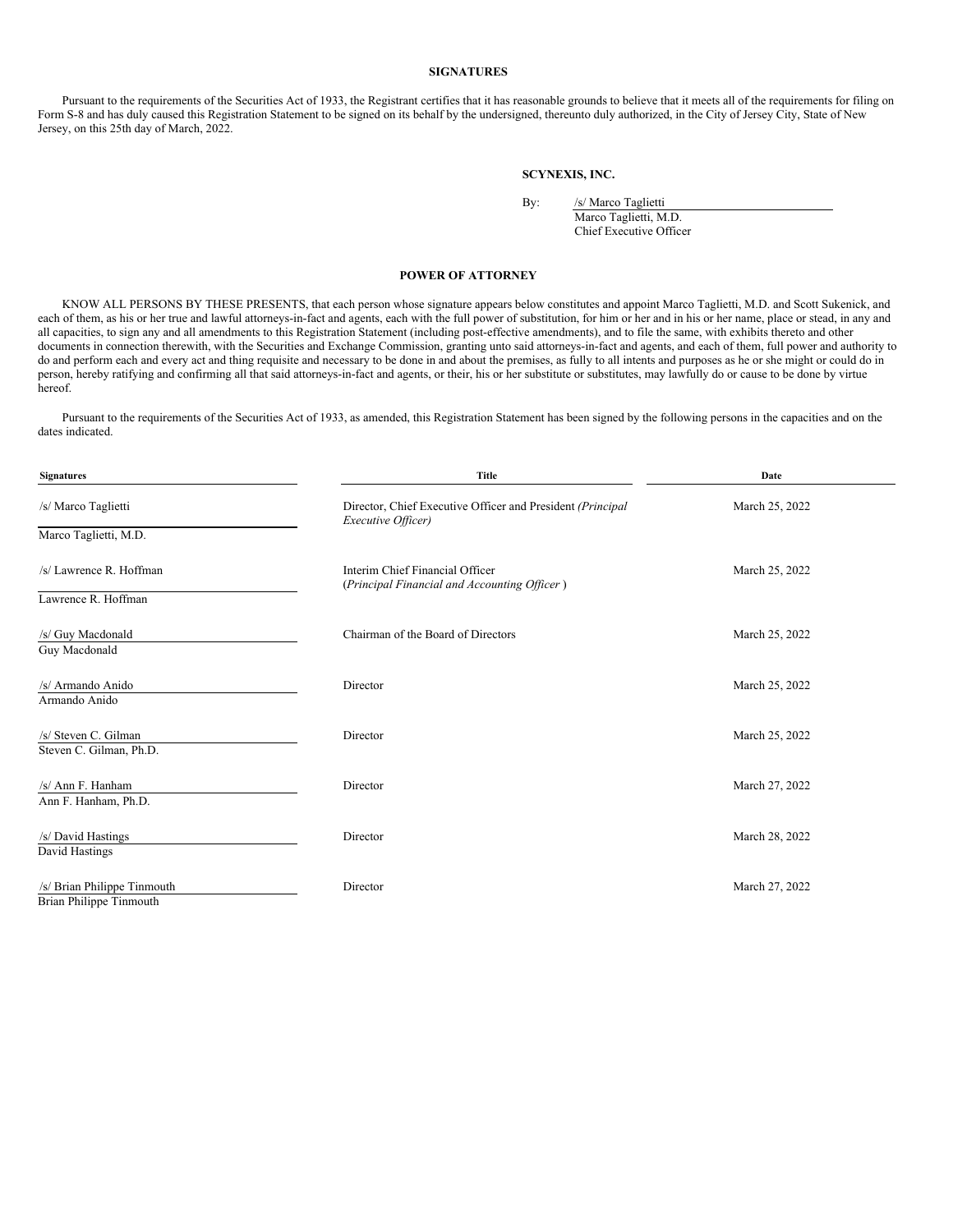### **Calculation of Filing Fee Table Form S-8 SCYNEXIS, Inc. Table 1: Newly Registered Securities**

<span id="page-5-0"></span>

| <b>Security Type</b>                    | <b>Security Class Title</b> | <b>Fee Calculation</b><br>Rule | Amount<br>Registered (1) |   | Proposed<br><b>Maximum</b><br><b>Offering Price</b><br>Per Share (2) | <b>Maximum</b><br>Aggregate<br><b>Offering Price</b> | <b>Fee Rate</b> |    | <b>Amount of</b><br><b>Registration Fee</b> |
|-----------------------------------------|-----------------------------|--------------------------------|--------------------------|---|----------------------------------------------------------------------|------------------------------------------------------|-----------------|----|---------------------------------------------|
| Equity                                  | Common Stock, par           |                                |                          |   |                                                                      |                                                      |                 |    |                                             |
|                                         | value $$0.001$              | 457(h)                         | 1,148,213                | S | 4.99                                                                 | 5,729,583                                            | 0.0000927       | S  | 531.13                                      |
| Equity                                  | Common Stock, par           |                                |                          |   |                                                                      |                                                      |                 |    |                                             |
|                                         | value $$0.001$              | 457(h)                         | 2,941                    | S | 4.99                                                                 | 14,676                                               | 0.0000927       | S  | 1.36                                        |
| <b>Total Offering</b><br><b>Amounts</b> |                             |                                |                          |   |                                                                      | 5,744,258                                            |                 |    | 532.49                                      |
| <b>Total Fee Offsets</b>                |                             |                                |                          |   |                                                                      |                                                      |                 |    | $\overline{\phantom{a}}$                    |
| <b>Net Fee Due</b>                      |                             |                                |                          |   |                                                                      |                                                      |                 | \$ | 532.49                                      |

(1) Represents additional shares issuable under the Registrant's 2014 Equity Incentive Plan and 2014 Employee Stock Purchase Plan (collectively, the "Plans") by reason of the automatic share increase provisions of each of the Plans. Pursuant to Rule 416(a) promulgated under the Securities Act of 1933, as amended (the "Securities Act"), this Registration Statement shall also cover any additional shares of Registrant's common stock that become issuable under the Plans set forth herein by reason of any stock dividend, stock split, recapitalization, or other similar transaction effected that results in an increase to the number of outstanding shares of Registrant's common stock, as applicable.

(2) Estimated solely for the purpose of calculating the amount of the registration fee pursuant to Rule 457(h) and Rule 457(c) promulgated under the Securities Act. The offering price per share and the aggregate offering price is based upon \$4.99, which is the average of the high and low selling prices of the Registrant's Common Stock as reported on The Nasdaq Global Market on March 23, 2022.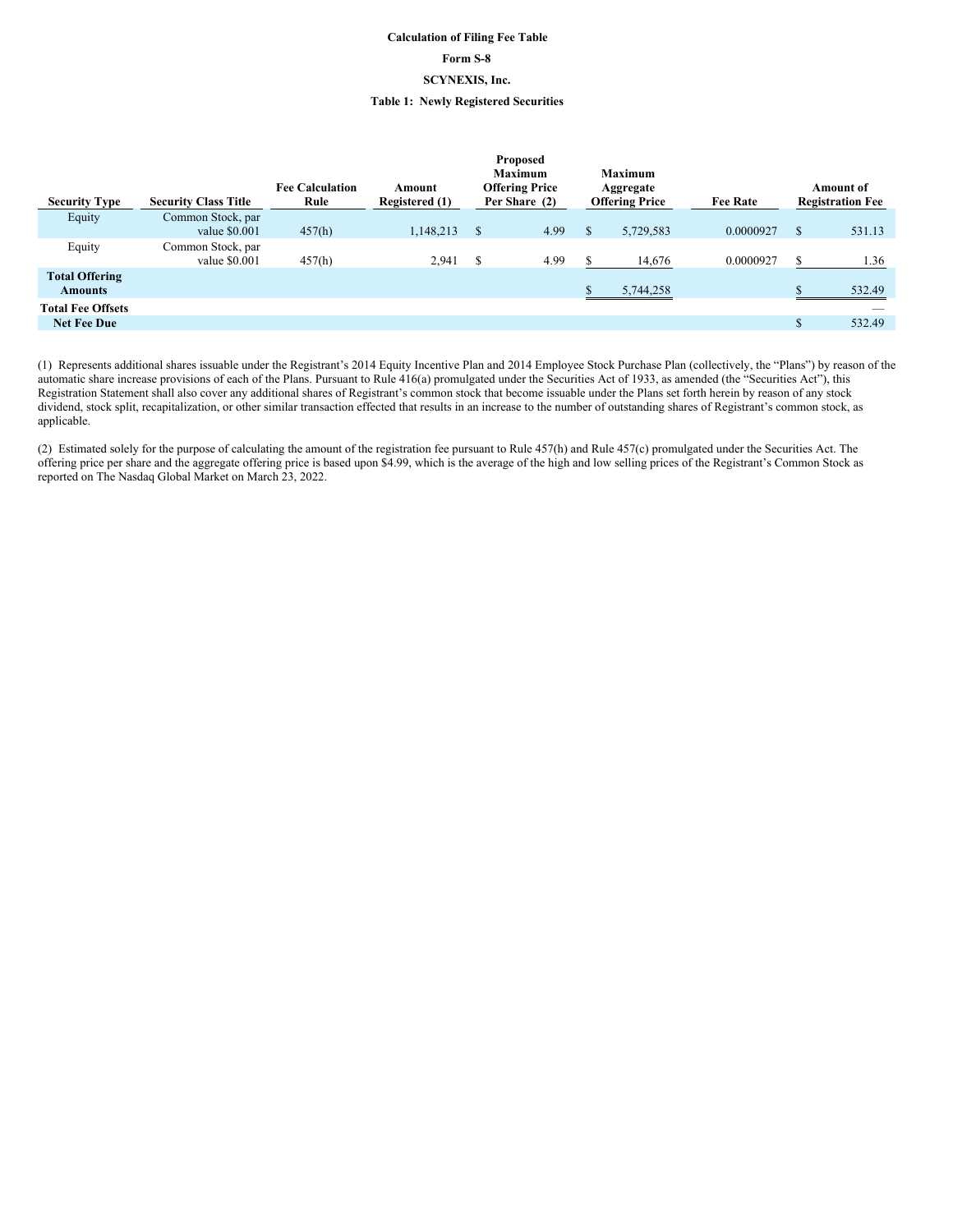# <span id="page-6-0"></span>Cooley

Matthew B. Hemington T: +1 650 843 5062 hemingtonmb@cooley.com

March 29, 2022

SCYNEXIS, Inc. 1 Evertrust Plaza, 13th Floor Jersey City, New Jersey 07302-6548

#### Ladies and Gentlemen:

We have acted as counsel to SCYNEXIS, Inc., a Delaware corporation (the "*Company*"), in connection with the filing of a registration statement on Form S-8 (the *Registration Statement*") with the Securities and Exchange Commission covering the offering of up to 1,151,154 shares (the *Shares*") of the Company's Common Stock, par value \$0.001 per share ("*Common Stock*"), consisting of (i) 1,148,213 shares of Common Stock issuable pursuant to the Company's 2014 Equity Incentive Plan (the "*2014 Plan*"), and (ii) 2,941 shares of Common Stock issuable pursuant to the Company's 2014 Employee Stock Purchase Plan (together with the 2014 Plan, the "*Plans*").

In connection with this opinion, we have examined and relied upon (a) the Registration Statement and related prospectuses, (b) the Plans, (c) the Company's Amended and Restated Certificate of Incorporation and Amended and Restated Bylaws, each as currently in effect and (d) originals or copies certified to our satisfaction of such records, documents, certificates, memoranda and other instruments as in our judgment are necessary or appropriate to enable us to render the opinion expressed below. We have assumed the genuineness of all signatures, the authenticity of all documents submitted to us as originals, the conformity to originals of all documents submitted to us as copies thereof, the accuracy, completeness and authenticity of certificates of public officials and the due authorization, execution and delivery of all documents by all persons other than the Company where authorization, execution and delivery are prerequisites to the effectiveness of such documents. As to certain factual matters, we have relied upon a certificate of officers of the Company and have not independently verified such matters.

Our opinion is expressed only with respect to the General Corporation Law of the State of Delaware. We express no opinion to the extent that any other laws are applicable to the subject matter hereof and express no opinion and provide no assurance as to compliance with any federal or state securities law, rule or regulation.

On the basis of the foregoing, and in reliance thereon, we are of the opinion that the Shares, when sold and issued in accordance with the Plans, the Registration Statement and related prospectuses, will be validly issued, fully paid, and nonassessable (except as to shares issued pursuant to certain deferred payment arrangements, which will be fully paid and nonassessable when such deferred payments are made in full).

We consent to the filing of this opinion as an exhibit to the Registration Statement.

Sincerely,

Cooley LLP

By: /s/ Matthew B. Hemington Matthew B. Hemington

> Cooley LLP 3175 Hanover Street Palo Alto, CA 94304-1130 t: (650) 843-5000 f: (650) 849-7400 cooley.com